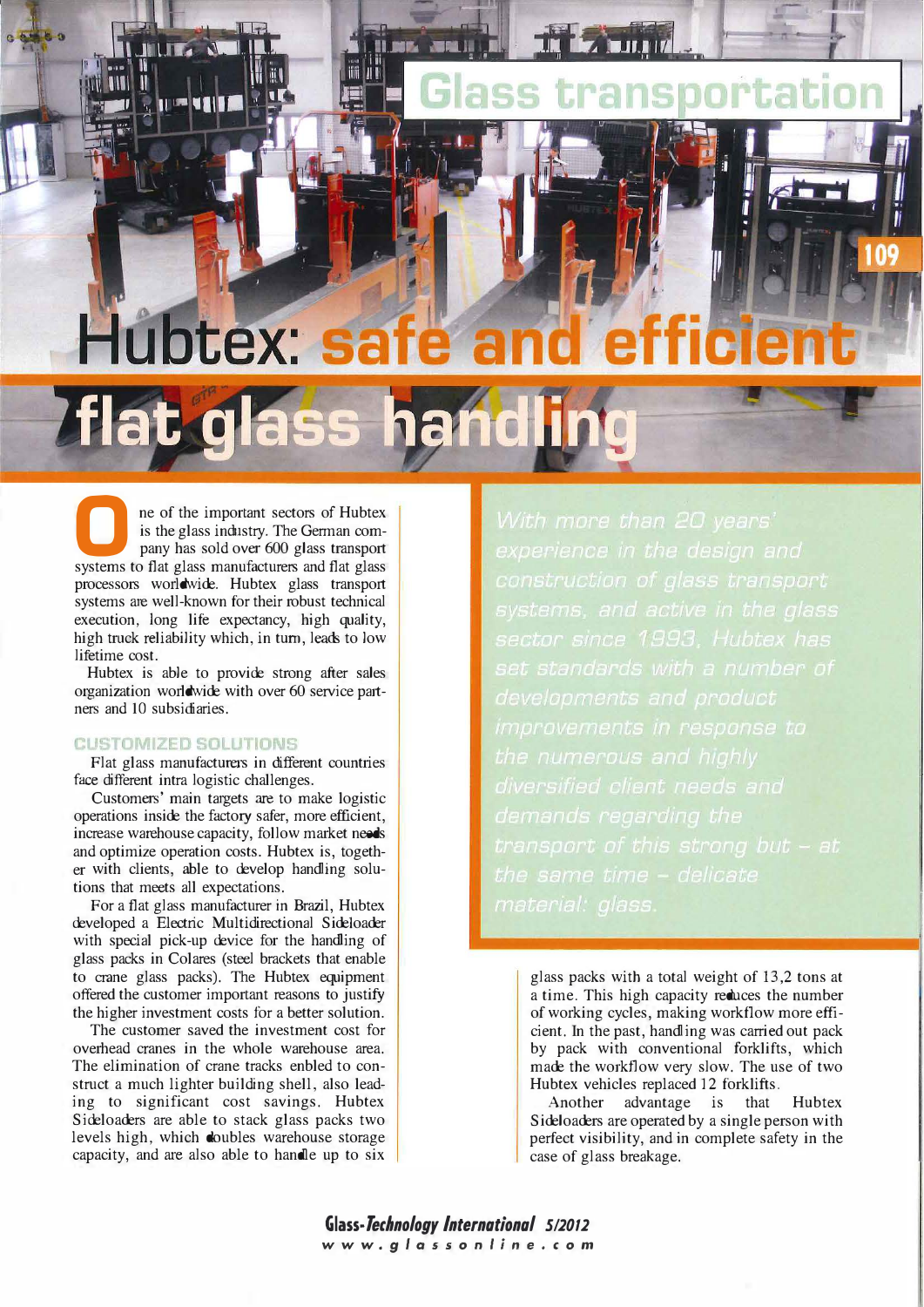Electric Multidirectional Sideloader with<br>special load pick-up device

### 110

For another flat glass manufacturer in Germany, Hubtex supplied a glass frame transporter (GTR type) able to handle 9.3-metre A- and L-racks loaded with glass pack of up to 9 metres in length.

Hubtex sideloaders with glass pack rotating device were used to solve the problem of a customer regarding the fact that LES size demand was higher than Jumbo demand. Capacity on the LES stackers had already reached the maximum limit and the aim was to use the Jumbo stackers to stack LES sizes (double stacking). In the past, the dient produced Jumbo sizes and transferred them to a separate cutting line, causing inefficient double handling and high handling costs.

The problem was that he could only stack the LES packs on the Jumbo stacker in portrait sense, but had no equipment to rotate the glass packs into the landscape sense for shipment. In this case, the Hubtex sideloader with glass pack rotating device avoids double handling and helps flat glass customers follow market requirements.

#### ELECTRIC MULTIDIRECTIONAL **SIDELOADERS - M SERIES**

#### Capacities from 3 to 20 tonnes

For the handling of packed and unpacked LES glass packs (L 3210 x H 2550) and'or Jumbo glass packs (L 7000 x H 3210). The M-series requires only one operator, who stands on a platform above the load. The advantages of this equipment are: very good visibility, multidirectional steering system which enables exact maneuvering and smooth working hydraulics. All these features are necessary to move hundreds of glass packs safely and efficiently each day.

The basic version of the M-Series is equipped with a number of standard safety features such as anti-glass breakage sensors installed on the forks.

## Hubtex: safe and efficient flat glass handling



Right: Electric Multidirectional Sideloader, Model M 150

> Left: Electric Multidirectional Sideloader, Model M 75 running at Sangalli Vetro Porto Nogaro 5.p.a. , ltalian float producer

Glass-Technology International 5/2012 www.glassonline.com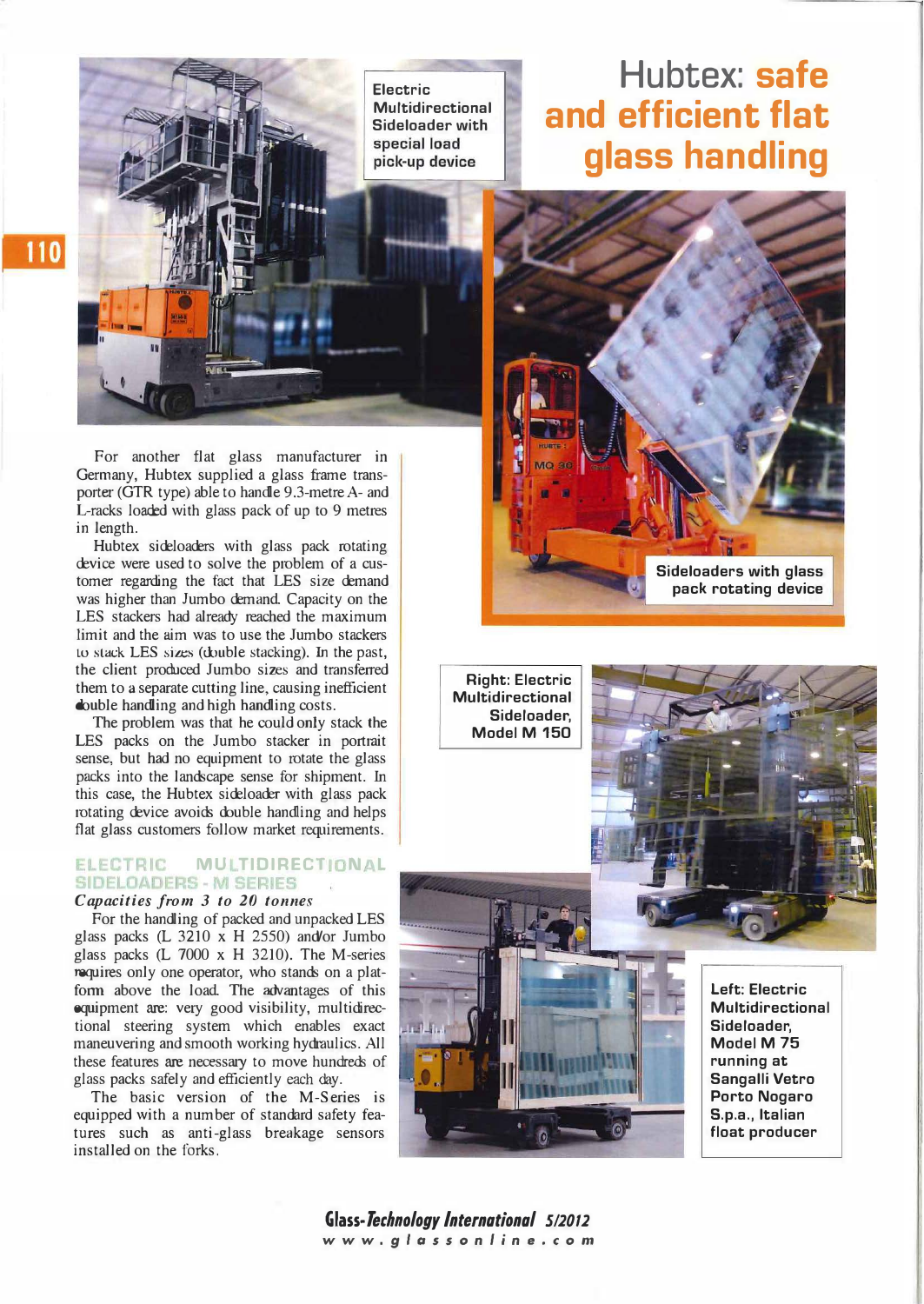

The main job within a flat glass factory is to store glass packs on floor bearers to increase warehouse density and storage capacity. On the other band, commissioning of glass packs and their preparation on A- or L-racks for shipment is carried out according to customers' orders. As an option, the Sideloaders can be equipped with vacuum attachments for the handling of single glass sheets.

#### **GLASS FRAME TRANSPORTERS -GTR SERIES**

#### Capacities from 15 to 42 tonnes

Hubtex Glass Frame Transporters are utilized in the flat glass industry for the handling of A- and L-stillages with lateral lifting rails. The main jobs are the loading and unloading of stacker tables at the cold end, but also of stacker tables at glass processing lines (mirror, coating, laminating, automotive off-line cutting etc.). They are also used to move the A- and L-racks between the cold end, warehouse and dispatch. They are available electrically, diese!- or gas powered and can be equipped with Vulkollan (PU) tyres for indoor use and /or with solid rubber tyres for combined indoor and outdoor applications.

Glass stillages are picked up from floor level by synchronous vertical lifting of the chassis with carrying rails. The special vertical lifting movement guarantees the safe and precise lifting of glass stillages without displacement. Four hydraulic clamps hold the glass sheets in place during transport. The GTR  $330$  E/D/G is available with driver's stand or closed, sit-down cabin.

On request, an easily removable plastic cover to protect from rain can be supplied with wing or roller doors to be opened and closed electrically

from the driver cabin. The closed diver cabin for combined in- and outdoor use, with rotatable driver's seat, heating, air condition and more, is also available. The driver's stand can also be equipped with a bilaterally adjustable operator panel for enhanced visibility during truck manoeuvring with the glass frame loaded.

The transporters are also equipped with horizontal standard glass clamps for minimum glass heights of 2400 millimetres and'or optional vertical glass clamps with increased retention force for thin glass and minimum glass heights of 1600 millimetres.



Glass-Technology International 5/2012 www.glassonline.com